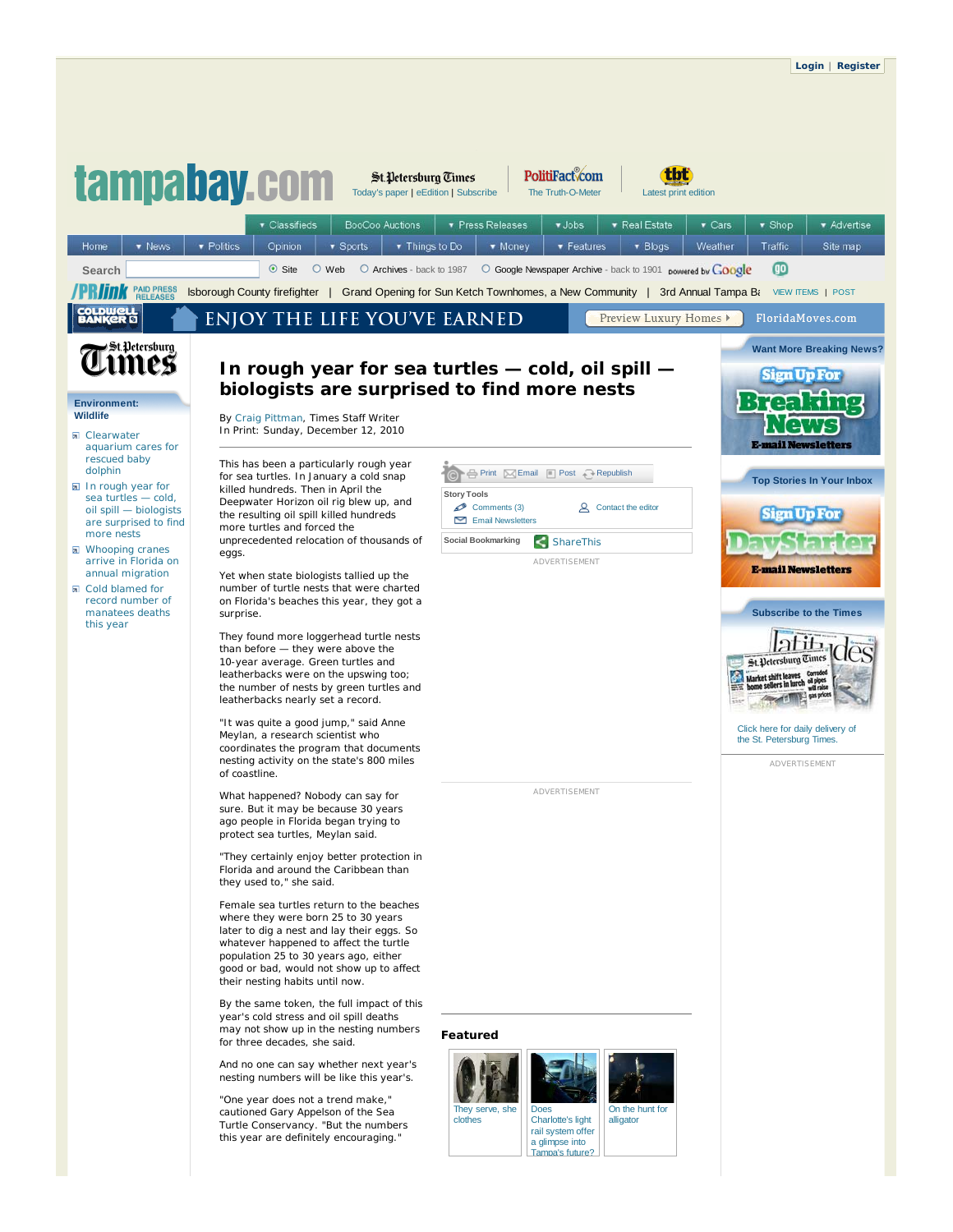The biggest surprise came with the

loggerhead numbers, Meylan said. State

biologists have been charting sea turtle nesting for 22 years. During that time, loggerhead nesting has been going downhill, and the decline has been steepest since a high of 59,918 nests were counted in 1998.

That's a development with potentially dire consequences for the species, since 90 percent of the world's loggerhead population lays its eggs on Florida's beaches. The U.S. Fish and Wildlife Service announced in March that the loggerhead population that nests on Florida's Atlantic coast beaches qualified to be listed as an endangered species.

At the same time the loggerhead nesting declined, green turtles and leatherbacks nested in greater numbers — sometimes while nesting on some of the same beaches as the loggerheads. Between 1989 and 2010, for instance, the green turtle nesting numbers increased by a factor of 10, and this year topped 8,000. Leatherbacks, meanwhile, topped 500 for the second year in a row.

However, last January's long cold snap spelled trouble for all sea turtles in Florida. More than 900 were killed by the cold, according to numbers compiled by Allen Foley of the Florida Fish and Wildlife Research Institute.

Then, in April, the Deepwater Horizon rig exploded near Louisiana and spilled oil into the Gulf of Mexico through July. Across the gulf 600 turtles washed ashore, dead. State and federal officials launched an unprecedented rescue effort, digging up and relocating thousands of turtle eggs to save the hatchlings from swimming into the spill and dying.

Despite those setbacks, this year the loggerhead numbers suddenly jumped back up near 50,000 again — the first gain since 2008, and the most nests to turn up since 2001. However, everyone should hold off celebrating, said Elizabeth Wilson of the environmental group Oceana.

"Sea turtle nesting is highly variable from year to year," she said. "We need several years of increased nesting to reverse the trend of the past decade."

Sea turtles, which routinely swim thousands of miles, face many threats. Artificial lighting on nesting beaches causes hatchlings to crawl inland rather than toward the water. On developed beaches, sea walls block the turtles from coming ashore to nest near dunes.

Meylan said one threat that particularly concerns turtle biologists is a proposed \$30 million taxpayer-funded project to build 11 rock walls about 200 feet off a Palm Beach County beach that's been one of the most productive loggerhead, hawksbill and green turtle nesting areas in the country.

Condominium owners on Singer Island say the walls — known as a breakwater — are necessary to slow the pace of erosion that's threatening to topple their buildings into the sea. However, the walls would block some turtles from reaching the beach to nest, and hamper hatchlings swimming back out to the ocean, biologists say.

Although the U.S. Army Corps of Engineers has questioned whether the rock walls would really prevent beach erosion, as county officials contend, the corps is on the verge of issuing the permits to build the walls, said Appelson.

Even if it doesn't help with the erosion, Meylan said, "this is permanent. If it doesn't work, they're still not pulling it out."

*Craig Pittman can be reached at craig@sptimes.com.*

[Last modified: Dec 11, 2010 08:10 PM]

Click here for reuse options! Copyright 2010 St. Petersburg Times

**Join the discussion: Click to view comments, add yours**

ADVERTISEMENT